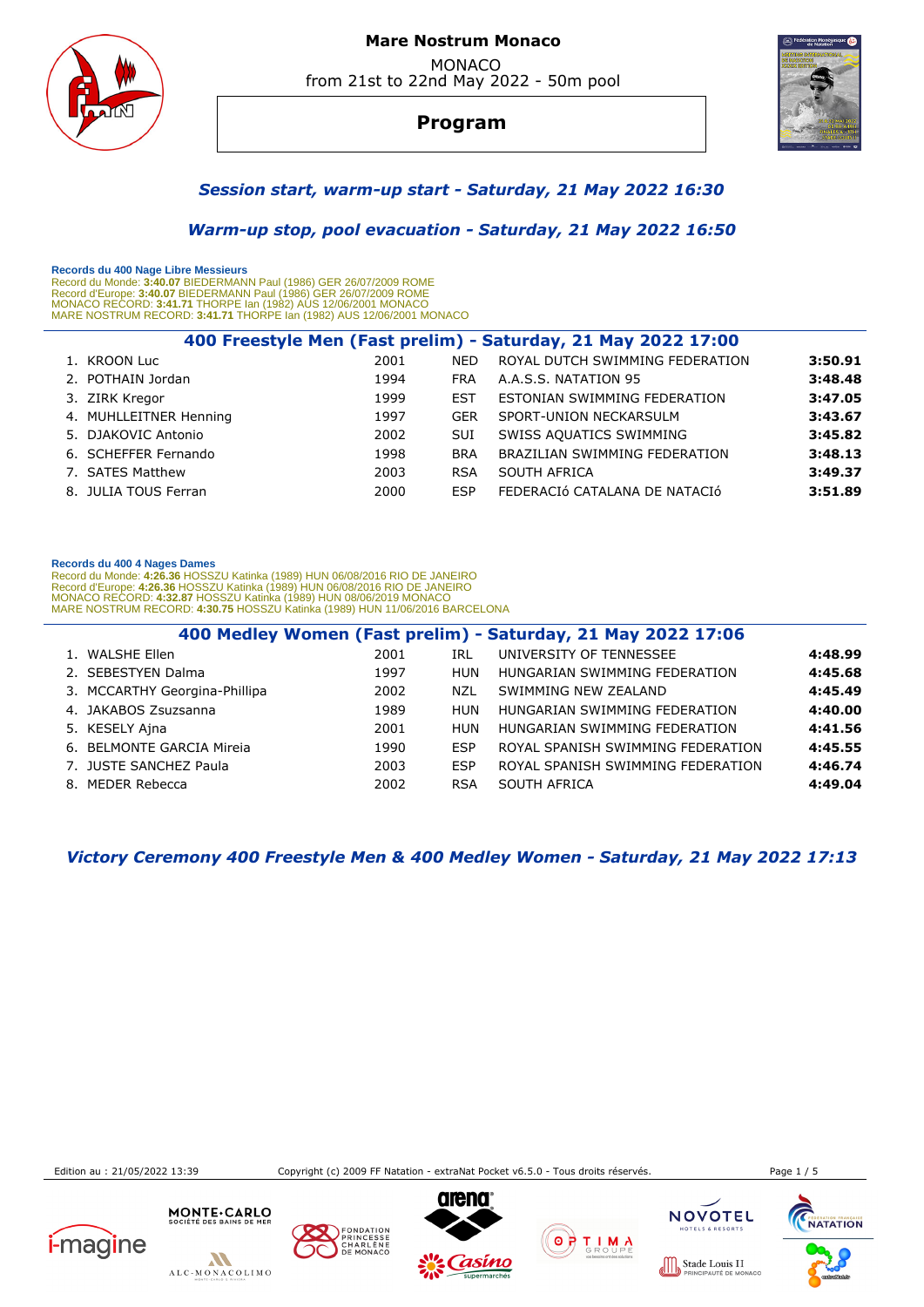

# **Program**



 **Records du 200 Brasse Messieurs** 

Record du Monde: 2**:06.12** CHUPKOV Anton (1997) RUS 26/07/2019 GWANGJU<br>Record d'Europe: 2**:06.12** CHUPKOV Anton (1997) RUS 26/07/2019 GWANGJU<br>MONACO RECORD: **2:07.56** WATANABE Ippei (1997) JPN 16/06/2018 MONACO<br>MARE NOSTRU

|                            |      |            | 200 Breaststroke Men (Final A) - Saturday, 21 May 2022 17:20 |         |
|----------------------------|------|------------|--------------------------------------------------------------|---------|
| 1. MALACHI Constantin      | 1997 | MDA        | LEO LAGRANGE S. B.                                           | 2:19.27 |
| 2. MASTROMATTEO Gabe       | 2002 | <b>CAN</b> | <b>TORONTO</b>                                               | 2:18.68 |
| 3. CHOUCHAR Ramzi          | 1997 | ALG.       | <b>CERCLE NAGEURS D'ANTIBES</b>                              | 2:18.56 |
| 4. KAMMINGA Arno           | 1995 | <b>NED</b> | ROYAL DUTCH SWIMMING FEDERATION                              | 2:10.97 |
| 5. CHILLINGWORTH Adam John | 1997 | HKG        | HONG KONG CHINA SWIMMING ASSOCIATION                         | 2:16.10 |
| 6. GALLANT Jacob           | 2002 | CAN        | <b>TORONTO</b>                                               | 2:18.65 |
| 7. MATZERATH Lucas         | 2000 | <b>GER</b> | <b>SG FRANKFURT</b>                                          | 2:18.82 |
| 8. RUEEGG Sinan            | 2000 | SUI        | LIMMAT SHARKS ZURICH                                         | 2:19.33 |
|                            |      |            |                                                              |         |

### **Records du 100 Brasse Dames**

Record du Monde: 1**:04.13** KING Lilly (1997) USA 25/07/2017 BUDAPEST<br>Record d'Europe: 1:**04.35 MEILUTYTE Ruta (1**997) LTU 29/07/2013 BARCELONE<br>MONACO RECORD: 1**:05.20** MEILUTYTE Ruta (1997) LTU 08/06/2013 MONACO<br>MARE NOSTR

|                         |      |            | 100 Breaststroke Women (Final A) - Saturday, 21 May 2022 17:24 |         |
|-------------------------|------|------------|----------------------------------------------------------------|---------|
| 1. MAMIE Lisa           | 1998 | SUI        | SWISS AQUATICS SWIMMING                                        | 1:09.14 |
| 2. VALL MONTERO Jessica | 1988 | <b>ESP</b> | <b>CLUB NATACIO SANT ANDREU</b>                                | 1:08.81 |
| 3. TES Schouten         | 2000 | <b>NED</b> | ROYAL DUTCH SWIMMING FEDERATION                                | 1:08.01 |
| 4. VAN NIEKERK Lara     | 2003 | <b>RSA</b> | SOUTH AFRICA                                                   | 1:07.05 |
| 5. JACOBY Lydia         | 2004 | <b>USA</b> | USA - SEWARD TSUNAMI SWIM CLUB                                 | 1:07.97 |
| 6. HANSSON Sophie       | 1998 | <b>SWE</b> | HELSINGBORG SIMSALLSKAP                                        | 1:08.21 |
| 7. MCSHARRY Mona        | 2000 | IRL        | UNIVERSITY OF TENNESSEE                                        | 1:08.82 |
| 8. ANGIOLINI Lisa       | 1995 | ITA        | <b>VIRTUS BUONCONVENTO</b>                                     | 1:09.30 |

### *Victory Ceremony 200 Breaststroke Men & 100 Breaststroke Women - Saturday, 21 May 2022 17:27*

### **Records du 100 Nage Libre Messieurs**

Record du Monde: 46.91 CIELO FILHO Cesar (1987) BRA 30/07/2009 ROME<br>Record d'Europe: 47.11 KOLESNIKOV Kliment (2000) RUS 28/07/2021 TOKYO<br>MONACO RECORD: 48.21 POPOV Alexander (1971) RUS 18/06/1994 MONACO<br>MARE NOSTRUM RECOR

| 100 Freestyle Men (Final A) - Saturday, 21 May 2022 17:33 |      |            |                                 |       |  |  |  |
|-----------------------------------------------------------|------|------------|---------------------------------|-------|--|--|--|
| 1. PIJNENBURG Stan                                        | 1996 | <b>NED</b> | ROYAL DUTCH SWIMMING FEDERATION | 49.63 |  |  |  |
| 2. GROUSSET Maxime                                        | 1999 | <b>FRA</b> | C.S. CLICHY 92                  | 49.50 |  |  |  |
| 3. CORREIA Breno                                          | 1999 | <b>BRA</b> | BRAZILIAN SWIMMING FEDERATION   | 49.08 |  |  |  |
| 4. SANTOS Gabriel                                         | 1996 | <b>BRA</b> | BRAZILIAN SWIMMING FEDERATION   | 48.99 |  |  |  |
| 5. NEMETH Nandor                                          | 1999 | HUN        | HUNGARIAN SWIMMING FEDERATION   | 49.00 |  |  |  |
| 6. SZABO Szebastian                                       | 1996 | <b>HUN</b> | HUNGARIAN SWIMMING FEDERATION   | 49.26 |  |  |  |
| 7. CHIERIGHINI Marcelo                                    | 1991 | <b>BRA</b> | BRAZILIAN SWIMMING FEDERATION   | 49.61 |  |  |  |
| 8. SALVAN Hadrien                                         | 1997 | <b>FRA</b> | STADE DE VANVES                 | 49.70 |  |  |  |

Edition au : 21/05/2022 13:39 Copyright (c) 2009 FF Natation - extraNat Pocket v6.5.0 - Tous droits réservés. Page 2 / 5

**NACC** 











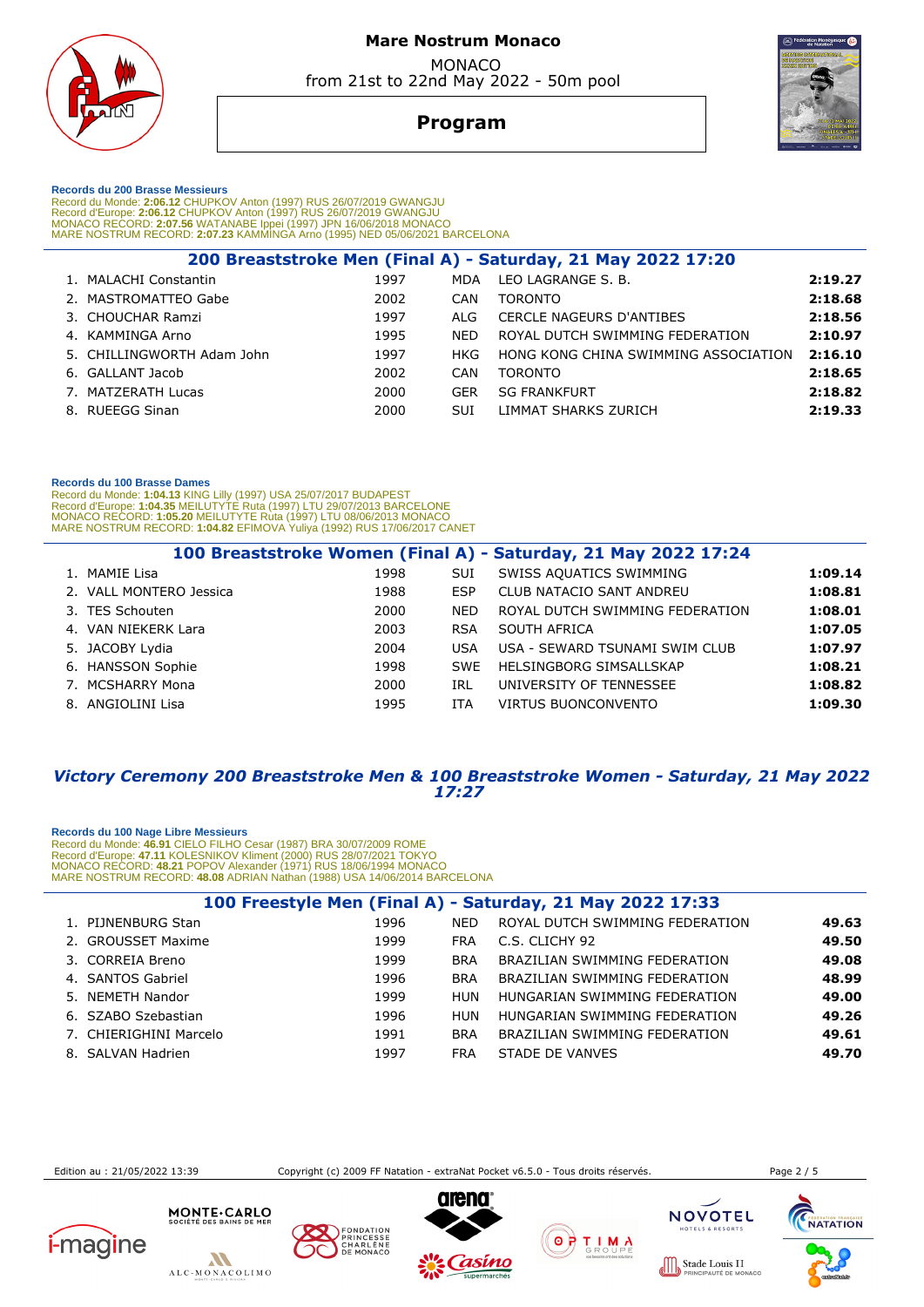

# **Program**



 **Records du 200 Nage Libre Dames** 

Record du Monde: 1**:52.98** PELLEGRINI Federica (1988) ITA 29/07/2009 ROME<br>Record d'Europe: 1**:52.98** PELLEGRINI Federica (1988) ITA 29/07/2009 ROME<br>MONACO RECORD: 1**:55.21 MUFFAT Camille (1989) FRA 09/06/2012 MONACO**<br>MARE

| 200 Freestyle Women (Final A) - Saturday, 21 May 2022 17:36 |      |            |                                                  |         |  |  |  |
|-------------------------------------------------------------|------|------------|--------------------------------------------------|---------|--|--|--|
| 1. CAMPABADAL Ainhoa                                        | 2003 | ESP        | ROYAL SPANISH SWIMMING FEDERATION                | 2:03.11 |  |  |  |
| 2. KULLMANN Leonie                                          | 1999 | <b>GER</b> | <b>BERLIN - SGN</b>                              | 2:02.40 |  |  |  |
| 3. TESSARIOL Lucile                                         | 2004 | <b>FRA</b> | SPORT ATHLETI.MERIGNACAIS                        | 2:01.52 |  |  |  |
| 4. STEENBERGEN Marrit                                       | 2000 | <b>NED</b> | ROYAL DUTCH SWIMMING FEDERATION                  | 2:00.21 |  |  |  |
| 5. KESELY Ajna                                              | 2001 | HUN        | HUNGARIAN SWIMMING FEDERATION                    | 2:00.94 |  |  |  |
| 6. JAKABOS Zsuzsanna                                        | 1989 | HUN        | HUNGARIAN SWIMMING FEDERATION                    | 2:02.34 |  |  |  |
| 7. OLIVIER Monique                                          | 1998 | <b>LUX</b> | FEDERATION LUXEMBOURGEOISE DE NATATION E 2:02.67 |         |  |  |  |
| 8. DEANS Caitlin                                            | 1999 | NZL        | SWIMMING NEW ZEALAND                             | 2:03.16 |  |  |  |
|                                                             |      |            |                                                  |         |  |  |  |

## *Victory Ceremony 100 Freestyle Men & 200 Freestyle Women - Saturday, 21 May 2022 17:40*

### **Records du 200 Papillon Messieurs**

 Record du Monde: **1:50.73** MILAK Kristof (2000) HUN 24/07/2019 GWANGJU Record d'Europe: **1:50.73** MILAK Kristof (2000) HUN 24/07/2019 GWANGJU MONACO RECORD: **1:54.68** SETO Daiya (1994) JPN 13/06/2015 MONACO MARE NOSTRUM RECORD: **1:54.42** LE CLOS Chad Guy Bertrand (1992) RSA 11/06/2016 BARCELONA

|                     |      |            | 200 Butterfly Men (Final A) - Saturday, 21 May 2022 17:46 |         |
|---------------------|------|------------|-----------------------------------------------------------|---------|
| 1. KESIL Denys      | 2000 | <b>UKR</b> | UKRAINIAN SWIMMING FEDERATION                             | 2:00.30 |
| 2. TAYLAN Noyan     | 2002 | <b>FRA</b> | <b>CLAMART NATATION 92</b>                                | 2:00.04 |
| 3. DE DEUS Leonardo | 1991 | <b>BRA</b> | BRAZILIAN SWIMMING FEDERATION                             | 1:59.78 |
| 4. PONTI Noe        | 2001 | <b>SUI</b> | SWISS AQUATICS SWIMMING                                   | 1:58.84 |
| 5. LE CLOS Chad     | 1992 | <b>RSA</b> | CHAD LE CLOS - SOUTH AFRICA                               | 1:59.45 |
| 6. CROENEN Louis    | 1994 | <b>BEL</b> | <b>VLAAMSE ZWEMFEDERATIE</b>                              | 1:59.96 |
| 7. ZIRK Kregor      | 1999 | <b>EST</b> | ESTONIAN SWIMMING FEDERATION                              | 2:00.11 |
| 8. LITCHFIELD Max   | 1995 | GBR        | DEARNE VALLEY SWIM CLUB                                   | 2:00.36 |

#### **Records du 100 Papillon Dames**

Record du Monde: 55.48 SJOSTROM Sarah (1993) SWE 07/08/2016 RIO DE JANEIRO<br>Record d'Europe: 55.48 SJOSTROM Sarah (1993) SWE 07/08/2016 RIO DE JANEIRO<br>MONACO RECORD: 56.20 SJOSTROM Sarah (1993) SWE 11/06/2017 MONACO MARE NOSTRUM RECORD: **55.76** SJOSTROM Sarah (1993) SWE 17/06/2017 CANET

| 100 Butterfly Women (Final A) - Saturday, 21 May 2022 17:50 |      |            |                                 |         |  |  |
|-------------------------------------------------------------|------|------------|---------------------------------|---------|--|--|
| 1. GINGRICH Leah                                            | 1990 | <b>USA</b> | USA - COLUMBUS AQUATIC CLUB     | 1:00.48 |  |  |
| 2. UGOLKOVA Maria                                           | 1989 | <b>SUI</b> | SWISS AQUATICS SWIMMING         | 59.98   |  |  |
| 3. GIELE Tessa                                              | 2002 | <b>NED</b> | ROYAL DUTCH SWIMMING FEDERATION | 59.51   |  |  |
| 4. OSMAN Farida                                             | 1995 | <b>EGY</b> | EGYPTIAN SWIMMING FEDERATION    | 59.08   |  |  |
| 5. SEBESTYEN Dalma                                          | 1997 | HUN        | HUNGARIAN SWIMMING FEDERATION   | 59.43   |  |  |
| 6. RESSENCOURT Lilou                                        | 2003 | <b>FRA</b> | OLYMPIC NICE NATATION           | 59.70   |  |  |
| 7. KAJTAZ Amina                                             | 1996 | <b>CRO</b> | <b>HAPK MLADOST</b>             | 1:00.27 |  |  |
| 8. DE WAARD Maaike                                          | 1996 | NFD.       | ROYAL DUTCH SWIMMING FEDERATION | 1:00.52 |  |  |

## *Victory Ceremony 200 Butterfly Men & 100 Butterfly Women - Saturday, 21 May 2022 17:53*

Edition au : 21/05/2022 13:39 Copyright (c) 2009 FF Natation - extraNat Pocket v6.5.0 - Tous droits réservés. Page 3 / 5





MONTE.CARLO







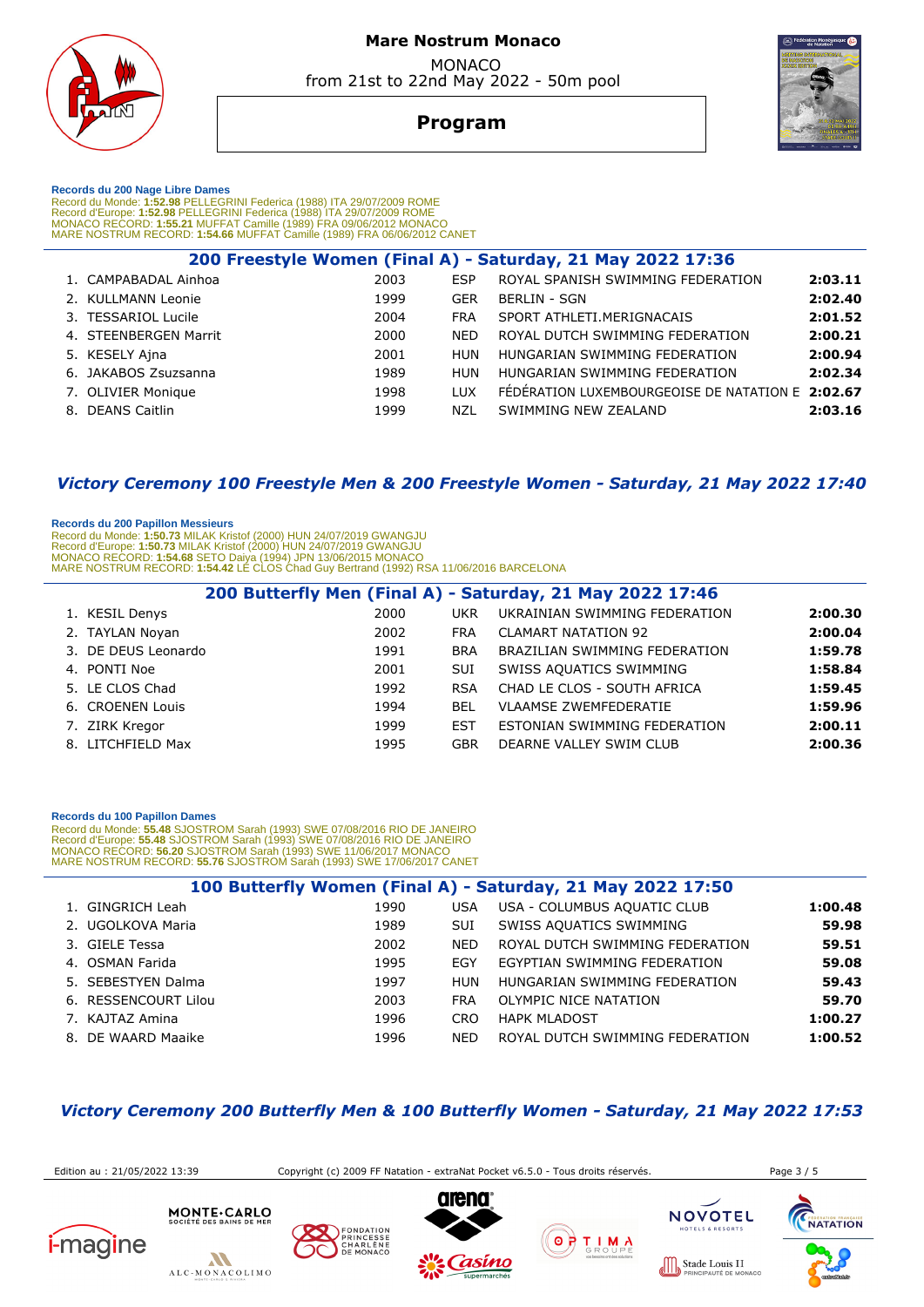

# **Program**



 **Records du 100 Dos Messieurs** 

Record du Monde: **51.85** MURPHY Ryan (1995) USA 13/08/2016 RIO DE JANEIRO<br>Record d'Europe: **51.98** RYLOV Evgeny (1996) RUS 27/07/2021 TOKYO<br>MONACO RECORD: **53.08** IRIE Ryosuke (1990) JPN 07/06/2014 MONACO<br>MARE NOSTRUM RECO

|                         |      |            | 100 Backstroke Men (Final A) - Saturday, 21 May 2022 17:59 |       |
|-------------------------|------|------------|------------------------------------------------------------|-------|
| 1. FOLLOWS Kane         | 1997 | NZL        | SWIMMING NEW ZEALAND                                       | 55.65 |
| 2. BRAUNSCHWEIG Ole     | 1997 | GER        | BERLIN - SGN                                               | 55.34 |
| 3. ANDREW Michael       | 1999 | <b>USA</b> | USA - MA SWIM ACADEMY                                      | 55.02 |
| 4. NDOYE-BROUARD Yohann | 2000 | <b>FRA</b> | LES DAUPHINS D'ANNECY                                      | 54.61 |
| 5. COETZE Pieter        | 2004 | <b>RSA</b> | SOUTH AFRICA                                               | 54.76 |
| 6. NATARAJ Srihari      | 2001 | IND.       | SWIMMING FEDERATION OF INDIA                               | 55.15 |
| 7. DELL Zac             | 2001 | <b>NZL</b> | SWIMMING NEW ZEALAND                                       | 55.65 |
| 8. CHOUCHAOUI Mathys    | 2003 | <b>FRA</b> | CERCLE NAUTIQUE CHALONNAIS                                 | 55.74 |
|                         |      |            |                                                            |       |

### **Records du 200 Dos Dames**

Record du Monde: **2:03.35** SMITH Regan (2002) USA 26/07/2019 GWANGJU<br>Record d'Europe: 2**:04.94 ZUEVA Anastasia (1990) RUS** 01/08/2009 ROME<br>MONACO RECORD: **2:07.02** BAKER Kathleen (1997) USA 16/06/2018 MONACO<br>MARE NOSTRUM R

|                      |      |            | 200 Backstroke Women (Final A) - Saturday, 21 May 2022 18:02 |         |
|----------------------|------|------------|--------------------------------------------------------------|---------|
| 1. KARY Raili        | 2002 | CAN        | <b>TORONTO</b>                                               | 2:17.95 |
| 2. GOLD Aleksa       | 2000 | EST        | <b>TORONTO</b>                                               | 2:16.88 |
| 3. NYIRADI Reka      | 2004 | HUN        | HUNGARIAN SWIMMING FEDERATION                                | 2:16.08 |
| 4. GODWIN Emma       | 1997 | <b>NZL</b> | SWIMMING NEW ZEALAND                                         | 2:13.09 |
| 5. MAHIEU Pauline    | 1999 | <b>FRA</b> | CANET 66 NATATION                                            | 2:14.38 |
| 6. WILM Ingrid       | 1998 | <b>CAN</b> | CASCADE SWIM CLUB                                            | 2:16.60 |
| 7. MENSING Jenny     | 1986 | <b>GER</b> | SCHWIMM CLUB WIESBADEN                                       | 2:16.91 |
| 8. DRAKOPOULOS Milla | 2006 | <b>RSA</b> | SOUTH AFRICA                                                 | 2:18.71 |

### *Victory Ceremony 100 Backstroke Men & 200 Backstroke Women - Saturday, 21 May 2022 18: 06*

#### **Records du 200 4 Nages Messieurs**

Record du Monde: **1:54.00** LOCHTE Ryan (1984) USA 28/07/2011 SHANGHAI<br>Record d'Europe: **1:55.18** CSEH Laszlo (1985) HUN 29/07/2009 ROME<br>MONACO RECORD: 1**:57.60 SETO Daiya (1994) JPN 08/06/2019 MONACO<br>MARE NOSTRUM RECORD: 1** 

| 200 Medley Men (Final A) - Saturday, 21 May 2022 18:12 |      |            |                               |         |  |  |
|--------------------------------------------------------|------|------------|-------------------------------|---------|--|--|
| 1. NAUMENKO Vadym                                      | 2003 | <b>UKR</b> | UKRAINIAN SWIMMING FEDERATION | 2:03.18 |  |  |
| 2. SYOUD Jaouad                                        | 1999 | ALG.       | OLYMPIC NICE NATATION         | 2:01.49 |  |  |
| 3. STEWART Samuel                                      | 1997 | <b>USA</b> | <b>USA SWIMMING</b>           | 2:00.67 |  |  |
| 4. SATES Matthew                                       | 2003 | <b>RSA</b> | SOUTH AFRICA                  | 1:59.89 |  |  |
| 5. KOS Hubert                                          | 2003 | <b>HUN</b> | HUNGARIAN SWIMMING FEDERATION | 1:59.98 |  |  |
| 6. DESPLANCHES Jeremy                                  | 1994 | <b>SUI</b> | SWISS AQUATICS SWIMMING       | 2:00.99 |  |  |
| 7. TOROK Dominik-Mark                                  | 2002 | <b>HUN</b> | HUNGARIAN SWIMMING FEDERATION | 2:02.01 |  |  |
| 8. COETZEE Wilrich                                     | 1997 | NZL        | SWIMMING NEW ZEALAND          | 2:05.26 |  |  |

## *Victory Ceremony 200 Medley Men - Saturday, 21 May 2022 18:16*